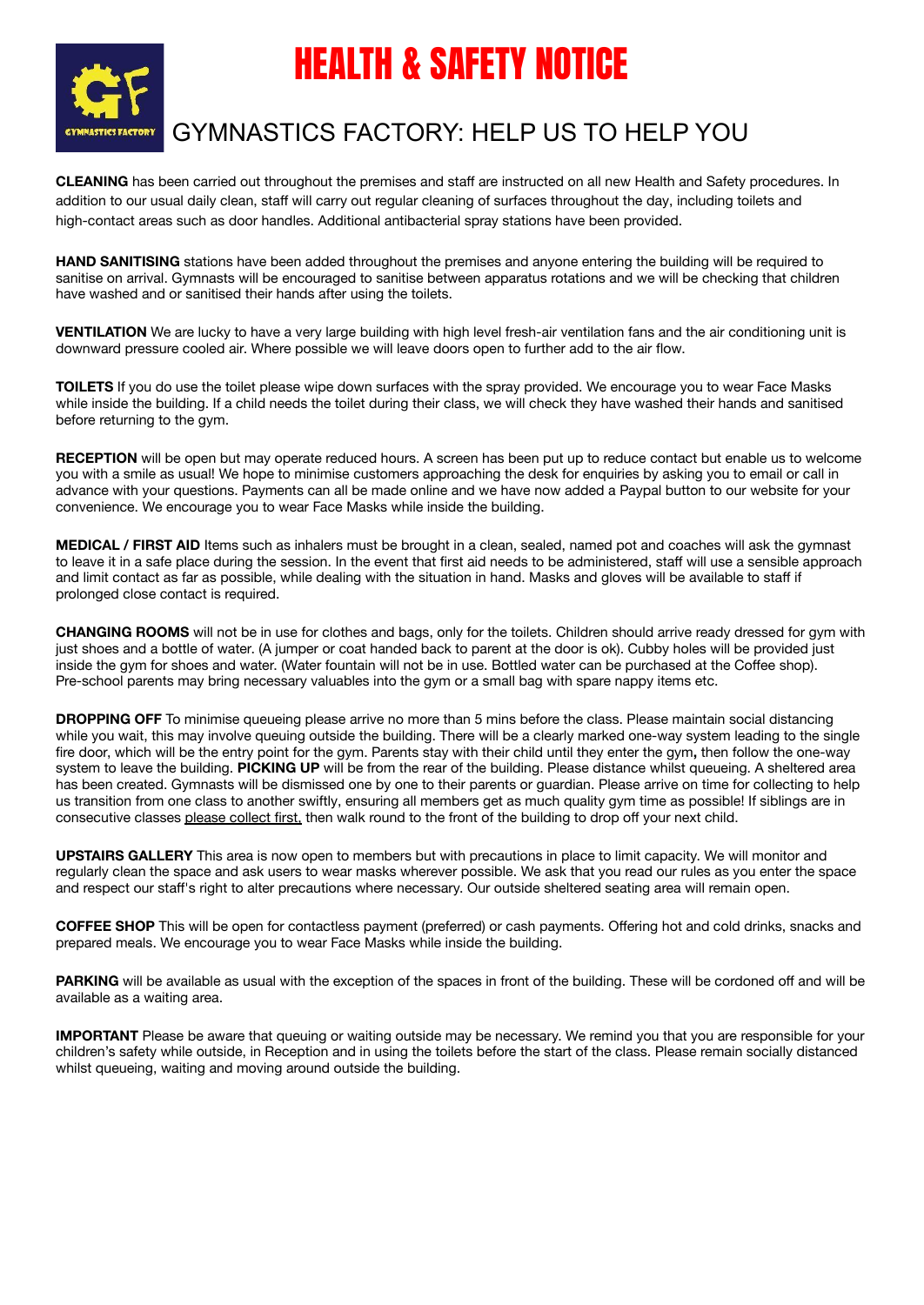### **ALL CLASSES – WHAT TO EXPECT:**

We have slightly reduced class sizes and made some adaptations to our programme with distancing and minimising contact in mind. Our programmes will be designed to avoid hands-on support wherever possible and coaches will try to keep a safe distance. If support is required, masks will be available to coaches.

Children entering the gym must be aware of the premise of trying to give each other as much space as possible. We acknowledge this may be very challenging, especially for the younger children. As gymnasts will need to touch equipment, we will require gymnasts to use hand sanitiser as they enter the gym and they will be encouraged to use it as they start each new apparatus circuit.

#### **SCHOOL AGE CLASSES:**

We will continue with our regular format for our class timetable. However, the number of gymnasts in classes has been reduced as part of our Covid -measures to enable spacing on the floor area and small groups working on the apparatus. Two classes will overlap in gym time, but there will be no contact between the different classes on apparatus. We will gradually increase numbers over time as and when it is safe and feasible to do so.

Coaches and gymnasts will be required to hand sanitise before entering the gym and encouraged to do so between each apparatus rotation. Coaches will have access to spray to wipe down equipment where necessary.

At the start of the class, gymnasts will be directed to a space on the floor. Here they will take part in the warm up and key skills for the theme of the week including important teaching points and technique. Gymnasts will then be placed in small groups and move around three apparatus circuits.

Some amendments to our programme have been made to enable coaches to maintain distance and minimise contact between gymnasts and coaches, while still offering an exciting variety of skill progressions, elements of physical fitness and the camaraderie of being around other children in a physical setting.

#### **PRE-SCHOOL CLASSES:**

We offer a variety of parent and child classes for Babies, Toddlers, Pre-school 1, Pre-school 2 and Mixed ages. Our Independent classes have returned and are by invitation only after a period in a Pre-school 2 class.

Please note that if you bring along a child and you are not the main emergency contact then you should 'check in' on the NHS covid-19 app using our QR code (to be found at reception or in gymnasium), for the purposes of track and trace.

We have a large gym and class sizes have been reduced as part of our Covid-measures. We will gradually increase numbers over time as and when it is safe and feasible to do so.

To maintain our numbers, we will encourage a one adult per child limit and avoid additional siblings please. Young babies may attend in a car seat or sling.

We will require adults and children to sanitise hands on entry to the gym. During the session, children will need to touch the apparatus, therefore we are relying on parents to sanitise their own and their child's hands at regular intervals during the session and to inform coaches if a child has dribbled or mouthed any of the apparatus so it can be thoroughly cleaned.

Please bring a clean pair of socks for your child. These will be used on trampoline for our Pre-school 2 classes. We have a stock of spare socks that will be washed between use if you forget!

#### **TRACK AND TRACE (Preschool parents only)**

For the purposes of Track and Trace, we use our registers to determine who has attended classes. The contact logged will be the primary contact you chose when you filled out the Registration form to join Gymnastics Factory. If this is the adult that regularly attends you do not need to take any action.

If however, a different adult brings your child, eg. a Grandparent, Nanny or other parent, they will be required to log their attendance at the premises on every visit.

There are two ways of doing this:

1. Download the NHS COVID-19 App and scan the QR code which is displayed at various places around the building.